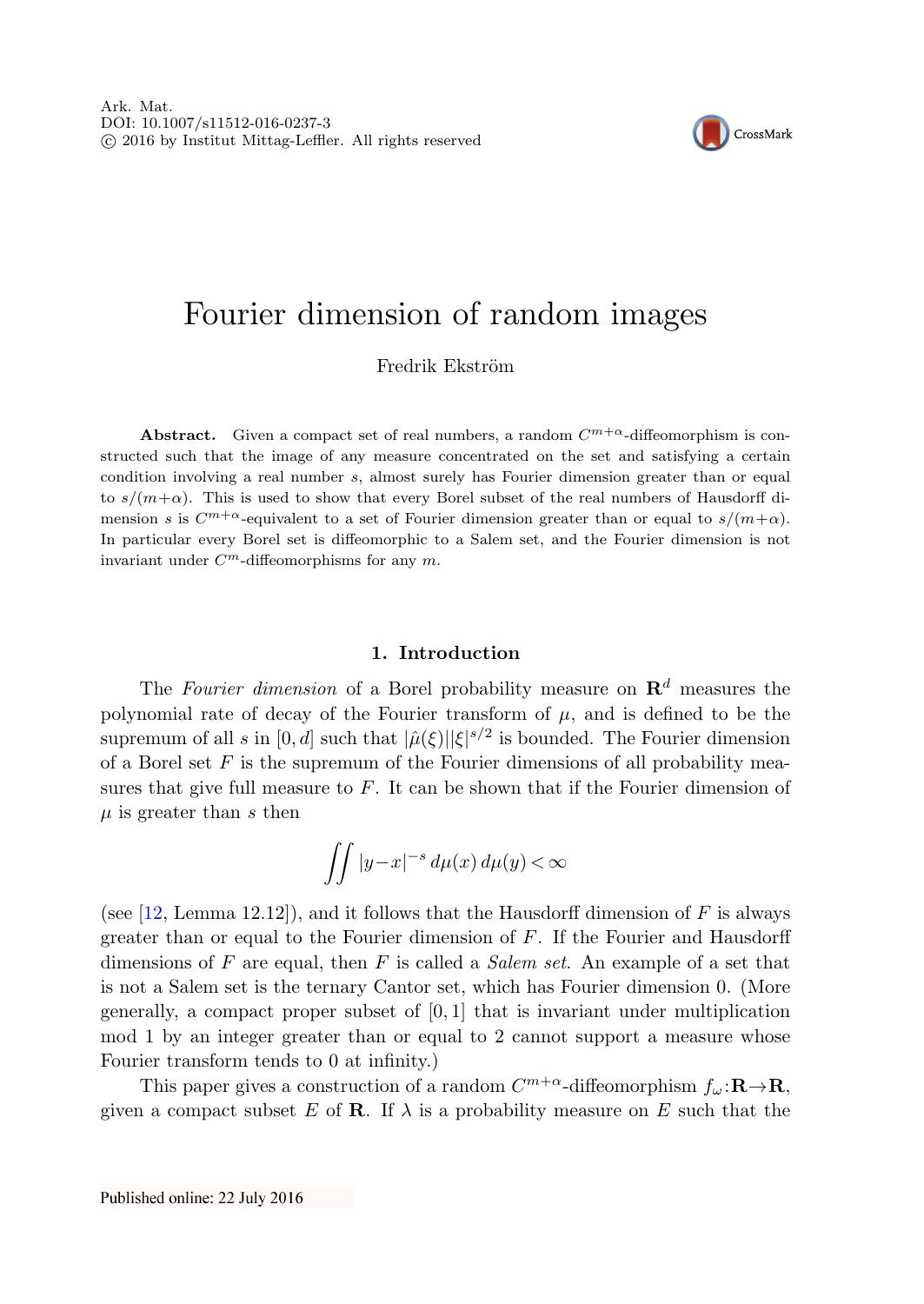number of connected components of  $E<sup>c</sup>$  that are included in any given interval J and have length at least  $x^{-1}$  is bounded below (up to constants) by  $\log \lambda(J)+s \log x$ , then the image of  $\lambda$  under  $f_{\omega}$  almost surely has Fourier dimension greater than or equal to  $s/(m+\alpha)$ . The mentioned condition is satisfied for example if E is the attractor of a "nice" iterated function system and  $\lambda$  is a probability measure on E such that  $\lambda(I) \leq A|I|^s$  for every interval I.

Taking  $E=C$  in the construction of  $f_{\omega}$ , where C is a certain fat Cantor set, it is shown that for any Borel set  $F$  of positive s-dimensional Hausdorff measure there is a real number t such that almost surely dim<sub>F</sub>  $f_{\omega}(C \cap (F+t)) \geq s/(m+\alpha)$ . This is used to prove that for any Borel set F there is a  $C^{m+\alpha}$ -diffeomorphism f such that dim<sub>F</sub>  $f(F) \ge s/(m+\alpha)$ , where s is the Hausdorff dimension of F (even if the s-dimensional Hausdorff measure of F is 0). In particular, every Borel subset of **R** is diffeomorphic to a Salem set, and the Fourier dimension is not  $C<sup>m</sup>$ -invariant for any m.

A remaining question is whether there exists a Borel set  $F$  such that  $\dim_F f(F) \leq \dim_H F/(m+\alpha)$  for every  $C^{m+\alpha}$ -diffeomorphism f. One might also ask whether the Fourier dimension is invariant under  $C^{\infty}$ -diffeomorphisms, since the statements that are proved here become empty when  $m\rightarrow\infty$ . It follows from previous work (see below) that this is not the case for subsets of  $\mathbb{R}^2$ , and not for subsets of **R** if non-invertible  $C^{\infty}$ -functions are considered.

# **1.1. Related work**

It was shown by Salem in [\[14](#page-16-1)] that there exist Salem subsets of **R** of any dimension between 0 and 1, using a construction of a Cantor set where the contraction ratios are chosen randomly.

The one-dimensional Brownian motion is almost surely Hölder continuous with any exponent less than  $1/2$ , and more generally the fractional Brownian motion with Hurst index  $\alpha$  is Hölder continuous with any exponent less than  $\alpha$  for  $\alpha \in (0, 1)$ . It was shown by Kahane that if E is any compact subset of **R** of Hausdorff dimension  $s\leq \alpha$ , then the image of E under fractional Brownian motion with Hurst index  $\alpha$  is almost surely a Salem set of dimension  $s/\alpha$ . (See [[9,](#page-16-2) Chapters 17 and 18]. In fact Kahane proved a more general statement, which allows both  $E$  and the image of  $E$ to lie in higher-dimensional Euclidean spaces.)

In [\[3](#page-16-3)], Bluhm gave a method for randomly perturbing a class of self-similar measures on  $\mathbb{R}^d$ , such that the perturbed measure almost surely has Fourier dimension equal to the similarity dimension of the original measure. For  $d=1$ , the uniform measures on Cantor sets with constant contraction ratio are among the measures considered by Bluhm, and if the parameters in the construction are chosen suitably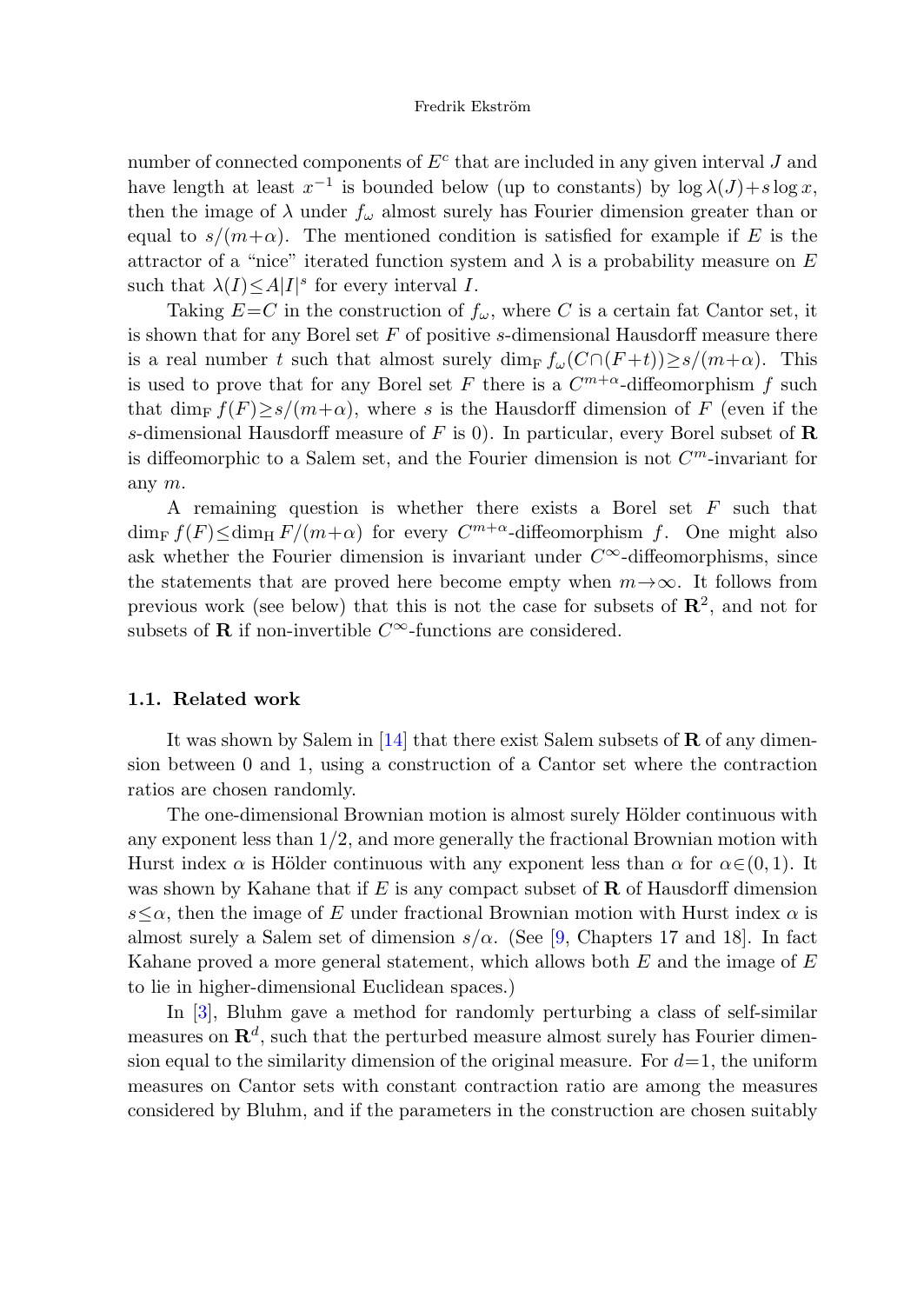then the perturbation is a bi-Lipschitz map. Thus it follows from Bluhm's result that such Cantor sets are bi-Lipschitz equivalent to Salem sets.

An explicit example of a Salem set is given by the set of  $\alpha$ -well approximable numbers, that is, the set

$$
E(\alpha) = \bigcap_{n=1}^{\infty} \bigcup_{k=n}^{\infty} \left\{ x \in [0,1] \, ; \, \|kx\| \le k^{-(1+\alpha)} \right\},\,
$$

where  $\|\cdot\|$  denotes the distance to the nearest integer. By a theorem of Jarník [[8\]](#page-16-4) and Besicovitch [[1\]](#page-16-5) the set  $E(\alpha)$  has Hausdorff dimension  $2/(2+\alpha)$  for  $\alpha > 0$ , and Kaufman [[11\]](#page-16-6) showed that there is a probability measure on  $E(\alpha)$  with Fourier dimension  $2/(2+\alpha)$  (see also Bluhm's paper [[2\]](#page-16-7)).

It follows from a result of Kaufman [\[10](#page-16-8)] that any  $C^2$ -curve in  $\mathbb{R}^2$  with nonzero curvature has Fourier dimension 1. Since line segments in **R**<sup>2</sup> have Fourier dimension 0 this shows that the Fourier dimension in  $\mathbb{R}^2$  is not in general invariant under  $C^{\infty}$ -diffeomorphisms.

In  $[4]$  $[4]$ , subsets A and B of **R** were constructed such that

$$
\max(\dim_{\mathrm{F}} A, \dim_{\mathrm{F}} B) < 1 \quad \text{and} \quad \dim_{\mathrm{F}} A \cup B = 1,
$$

and they can be taken to be included in [1, 2]. If  $f(x)=x^2$  then

$$
\dim_{\mathrm{F}} f\left(\sqrt{A}\cup(-\sqrt{B})\right) = \dim_{\mathrm{F}} A \cup B = 1
$$

and

$$
\dim_{\mathrm{F}}\left(\sqrt{A}\cup (-\sqrt{B})\right)=\max(\dim_{\mathrm{F}}\sqrt{A},\dim_{\mathrm{F}}\sqrt{B})
$$

since  $\sqrt{A}$  and  $-$ √ B are separated (see [[5,](#page-16-10) Theorem 2]). Thus f changes the Fourier since  $\sqrt{A}$  and  $-\sqrt{D}$  are separated (see [0, 1 hebrem 2]). Thus f changes the Fourier dimension of at least one of  $\sqrt{A}$ ,  $\sqrt{B}$  and  $\sqrt{A} \cup (-\sqrt{B})$ , showing that the Fourier dimension in **R** is not in general invariant under  $C^{\infty}$ -functions.

## **1.2. Some definitions and notation**

The Fourier transform of a probability measure  $\mu$  on  $\mathbb{R}^d$  is defined for  $\xi \in \mathbb{R}^d$ by

$$
\hat{\mu}(\xi) = \int e(-\xi \cdot x) d\mu(x),
$$

where  $e(y)=e^{2\pi iy}$  and  $\cdot$  is the Euclidean inner product. If f and g are complexvalued functions with the same domain, then

 $f(\xi) \lesssim g(\xi)$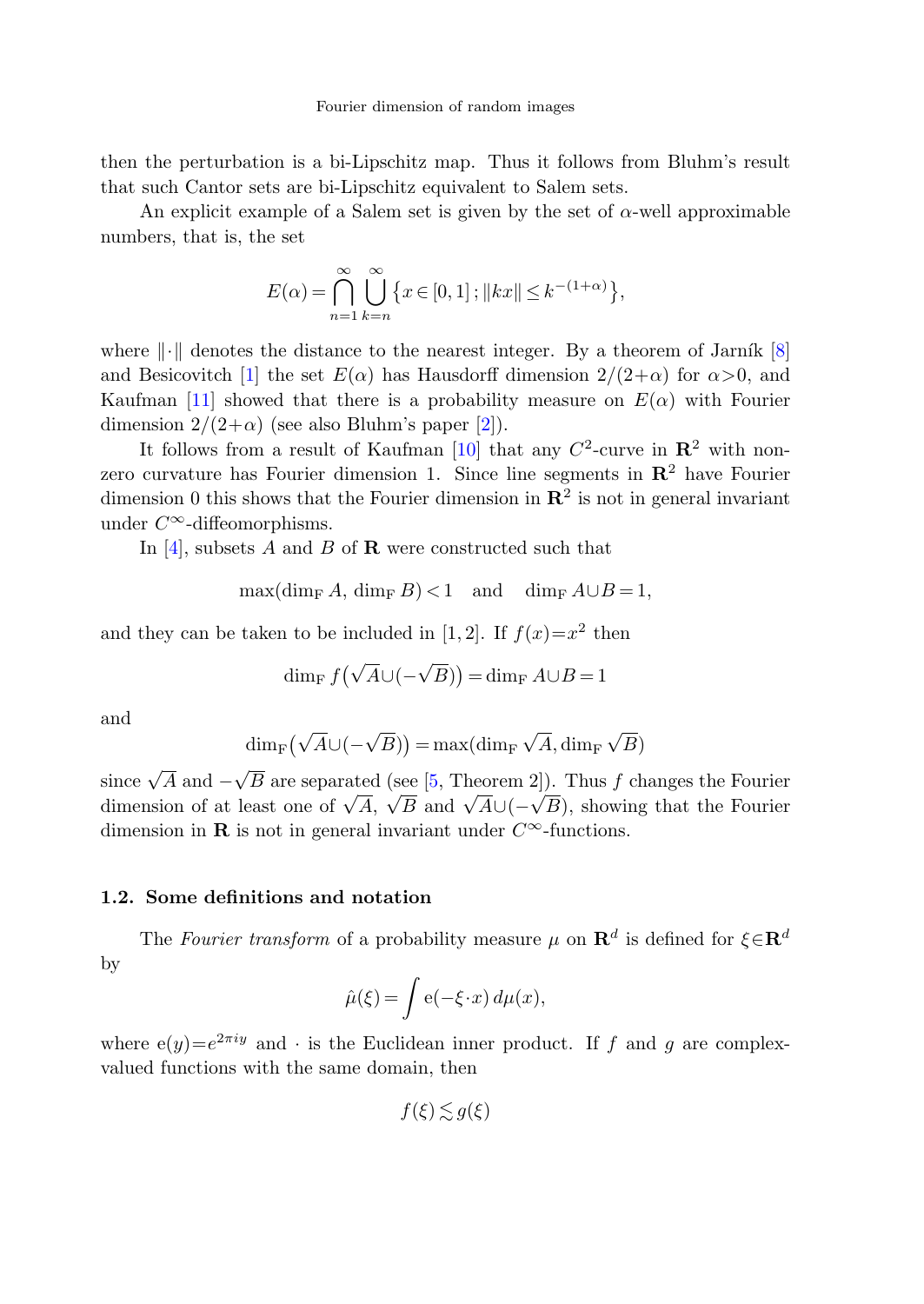means that there is a constant  $C$  such that

$$
\big|f(\xi)\big|\leq C\big|g(\xi)\big|
$$

for all  $\xi$  in the domain. The Fourier dimension of  $\mu$  is then defined by

$$
\dim_{\mathrm{F}} \mu = \sup \big\{ s \in [0, d] \, ; \hat{\mu}(\xi) \lesssim |\xi|^{-s/2} \big\},
$$

and the Fourier dimension of a Borel set  $F$  is defined by

 $\dim_{\text{F}} F = \sup \{ \dim_{\text{F}} \mu : \mu \text{ is a probability measure on } \mathbb{R}^d \text{ and } \mu(F) = 1 \}.$ 

If  $\mu$  is a measure on a measurable space X and  $f: X \rightarrow Y$  is a measurable function, then  $f\mu$  denotes the transportation of  $\mu$  by f, namely, the measure on Y defined by

$$
(f\mu)(A) = \mu\big(f^{-1}(A)\big).
$$

The formula for change of variable in Lebesgue integrals thus reads

$$
\int_Y g \, d(f\mu) = \int_X g \circ f \, d\mu,
$$

where  $q$  is a real- or complex-valued function on Y.

Any increasing function  $\varepsilon:[0,\infty)\to[0,\infty)$  such that

$$
\varepsilon(0) = \lim_{t \to 0} \varepsilon(t) = 0
$$

is called a modulus of continuity. A function  $q: \mathbb{R} \to \mathbb{R}$  is uniformly continuous with modulus  $\varepsilon$  if

$$
|g(y)-g(x)| \leq \varepsilon (|y-x|)
$$

<span id="page-3-0"></span>for all  $x, y \in \mathbf{R}$ , and a set G of functions  $\mathbf{R} \to \mathbf{R}$  is uniformly equicontinuous with modulus  $\varepsilon$  if every  $q \in G$  is uniformly continuous with modulus  $\varepsilon$ . A function is Hölder continuous with exponent  $\alpha \in (0, 1]$  if it is uniformly continuous with modulus  $\varepsilon(t)$ = $Ct^{\alpha}$  for some constant C.

# **2. Constructions and main results**

This section contains the main constructions and the statements of the main results. Proofs are given in later sections.

**Theorem 1.** Let F be a Borel subset of **R**. Then there exists a  $C^{m+\alpha}$ diffeomorphism  $f: \mathbf{R} \to \mathbf{R}$  such that

$$
\dim_{\mathrm{F}} f(F) \ge \frac{\dim_{\mathrm{H}} F}{m + \alpha}.
$$

The proof of Theorem [1](#page-3-0) is based on Theorem [3](#page-4-0) and Theorem [5](#page-5-0) below, and is given at the end of Section [6.](#page-12-0)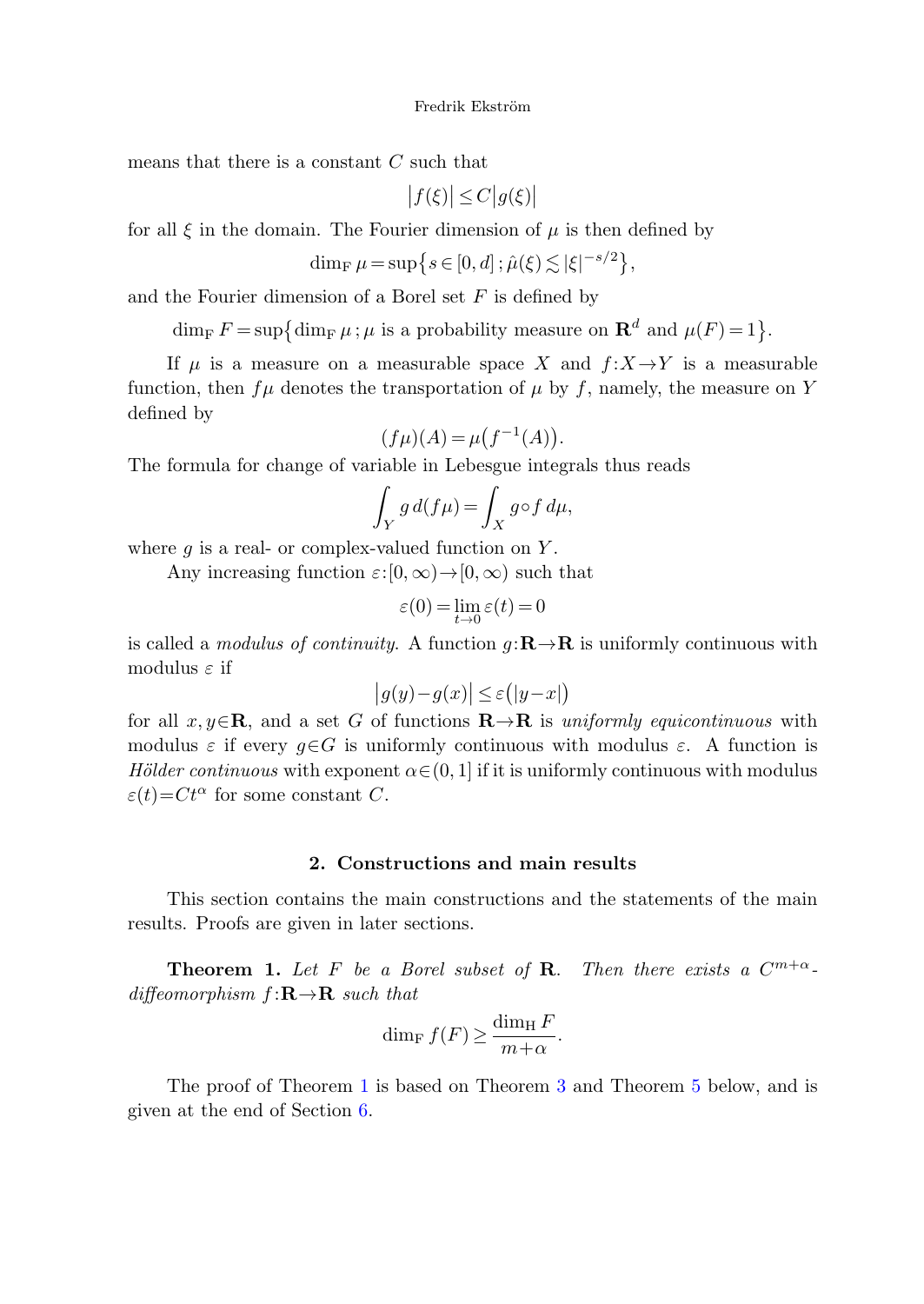## **2.1.** The random map  $f_{\omega}$  on a compact set *E*

Given a compact subset E of **R**, let D be the set of bounded connected components of  $E^c$ . Choose non-negative numbers  $\{\delta_{\mathcal{U}}\}_{\mathcal{U}\in D}$  whose sum is finite and let  $\Omega = \prod_{\mathcal{U} \in D} [0, \delta_{\mathcal{U}}]$ . For  $\omega \in \Omega$ , define  $f_{\omega}$  on E by

$$
f_{\omega}(x) = x + \sum_{\mathcal{U} \subset (-\infty, x)} \omega_{\mathcal{U}},
$$

<span id="page-4-1"></span>where the sum is over those  $U \in D$  that lie to the left of x (thus  $f_{\omega}$  can be thought of as increasing the size of each hole U in E by an additive amount of  $\omega_{\mathcal{U}}$ ). Fix some probability measure  $\nu$  on [0, 1] such that  $\lim_{|\xi| \to \infty} \hat{\nu}(\xi) = 0$  and let  $\nu_{\mathcal{U}}$  be the image of v under the map  $x \mapsto \delta_{\mathcal{U}} x$ . Let P be the product measure on  $\Omega$  that projects to  $\nu_{\mathcal{U}}$  on the *U*-coordinate.

If J is an interval and  $x>0$ , let

$$
\psi(J, x) = \# \{ \mathcal{U} \in D : \mathcal{U} \subset J \text{ and } \delta_{\mathcal{U}} \ge x^{-1} \}.
$$

<span id="page-4-2"></span>**Theorem 2.** Let  $s \in [0, 1]$  and let  $\lambda$  be a probability measure on E. Suppose that there are constants a and  $b>0$  and some  $x_0$  such that

$$
\psi(J, x) \ge a + b(\log \lambda(J) + s \log x)
$$

for every interval J and every  $x \geq x_0$ . Then almost surely dim<sub>F</sub>  $f_{\omega} \lambda \geq s$ .

# **2.2.** Extending  $f_{\omega}$  to R

Let  $\varphi$  be an increasing  $C^{\infty}$ -function on **R** that is 0 on  $(-\infty, 0]$  and 1 on  $[1, \infty)$ . Then

$$
f_{\omega}(x) = x + \sum_{\mathcal{U} \in D} \omega_{\mathcal{U}} \varphi \left( \frac{x - \inf \mathcal{U}}{|\mathcal{U}|} \right)
$$

<span id="page-4-0"></span>is an extension of  $f_{\omega}$  to all of **R**. Let m be a positive integer and let  $\alpha \in [0, 1]$ . From now on choose  $\delta_{\mathcal{U}} = |\mathcal{U}|^m \delta(|\mathcal{U}|)$ , where

$$
\delta(t) = \begin{cases} \frac{1}{\max(-\log t, \log 2)} & \text{if } \alpha = 0\\ t^{\alpha} & \text{if } \alpha \in (0, 1]. \end{cases}
$$

**Theorem 3.** The function  $f_{\omega}$  is a  $C^{m+\alpha}$ -diffeomorphism for every  $\omega \in \Omega$ , and  ${f(\mathcal{L}^{(m)})_{\omega \in \Omega}}$  is uniformly equicontinuous with modulus  $2\|\varphi^{(m+1)}\|_{\infty}$   $\delta$ .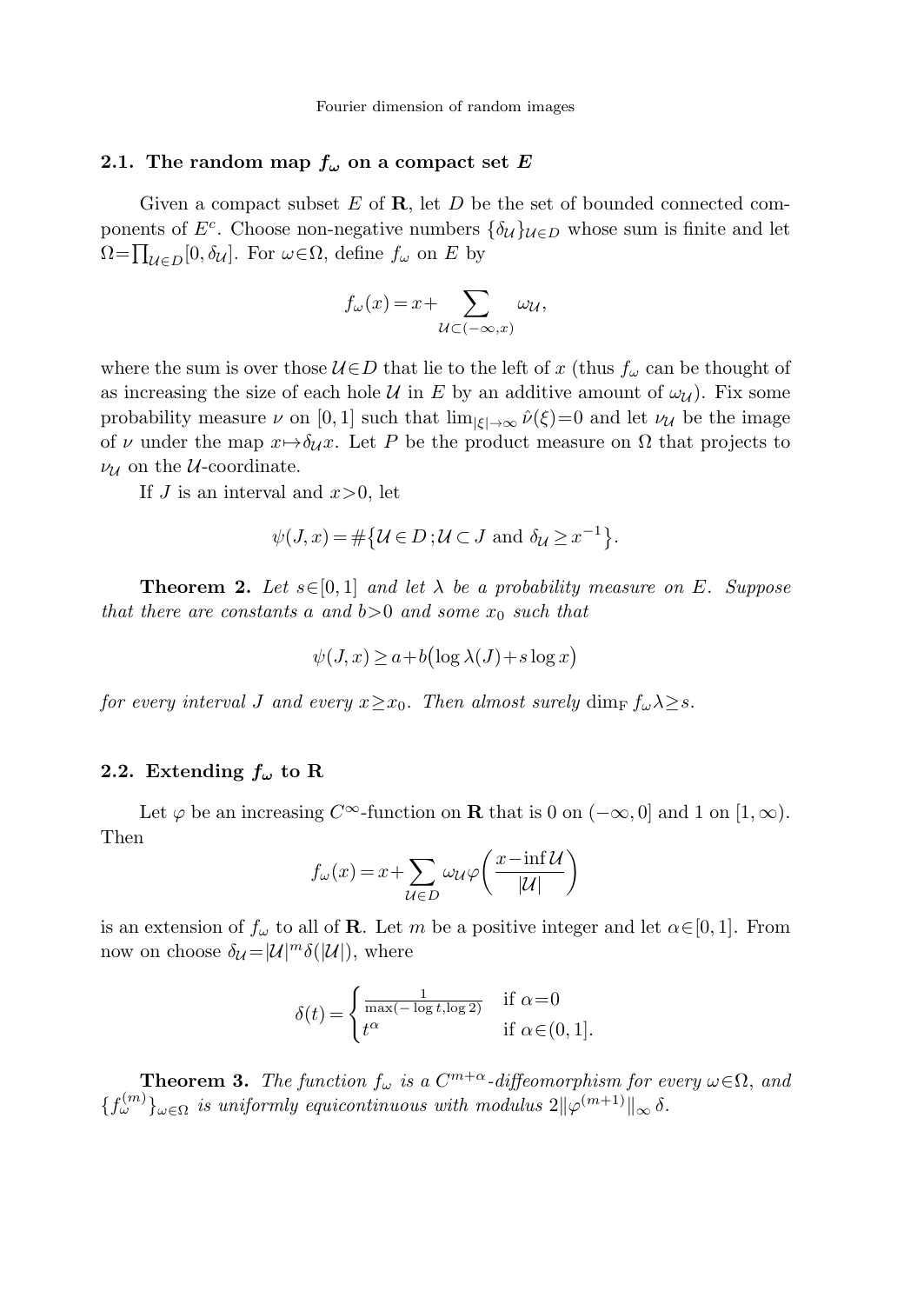#### <span id="page-5-1"></span>**2.3. Consequences of Theorem [2](#page-4-1)**

**Theorem 4.** Let  $\Phi = \{F_1, ..., F_N\}$  be an iterated function system on **R** consisting of contracting  $C^{1+\beta}$ -diffeomorphisms. Take E to be the attractor of  $\Phi$  and assume that the interiors of the convex hulls of  $F_i(E)$  and  $F_j(E)$  are disjoint whenever  $i \neq j$ . Let  $\lambda$  be a probability measure on E such that  $\lambda(I) \leq A|I|$ <sup>s</sup> for every interval I. Then almost surely dim<sub>F</sub>  $f_{\omega} \lambda \geq s/(m+\alpha)$ .

If  $s = \dim_{\mathrm{H}} E$  then there is a probability measure  $\lambda$  on E such that  $\lambda(I) \leq A|I|^s$ for every interval I (see [[7,](#page-16-11) Theorem 5.3]), and thus  $\dim_{\mathrm{F}} f_{\omega} E \geq \dim_{\mathrm{H}} E/(m+\alpha)$ almost surely. By using a particular set C in the construction of  $f_{\omega}$ , similar results can be obtained for general Borel sets.

Let  ${c_k}_{k=1}^{\infty}$  be an increasing sequence of positive numbers that converges to 1/2 and satisfies

$$
\prod_{k=1}^{\infty} 2c_k > 0 \quad \text{and} \quad \lim_{k \to \infty} \frac{\log(1 - 2c_k)}{k} = 0
$$

<span id="page-5-0"></span>(for example  $c_k=1/2-1/k^2$ ). Let  $C_0=[0,1]$  and for  $k\geq 1$  let  $C_k$  be the set obtained by removing from every connected component I of  $C_{k-1}$  the open interval that is concentric with I and has length  $(1-2c_k)|I|$ . (Thus  $C_k$  consists of  $2^k$  closed intervals of length  $\prod_{i=1}^{k} c_i$ . Let

$$
C = \bigcap_{k=0}^{\infty} C_k ;
$$

this is a compact set of positive Lebesgue measure.

**Theorem 5.** Take  $E=C$  and let F be a Borel subset of **R** such that  $\mathcal{H}^s(F) > 0$ . Then there is some  $t \in \mathbb{R}$  such that almost surely

$$
\dim_{\mathrm{F}} f_{\omega}(C \cap (F+t)) \ge \frac{s}{m+\alpha}.
$$

# **3. Proof of Theorem [2](#page-4-1)**

The following lemma says that an almost sure bound for the Fourier dimension of a random measure can be proved by estimating the decay rate of  $\mathbf{E}|\hat{\mu}(\xi)|^{2q}$  for large q. This idea was used in the works of Salem, Kahane and Bluhm mentioned in the introduction. The proof of Theorem [2](#page-4-1) is also much inspired by Kahane's and Bluhm's proofs.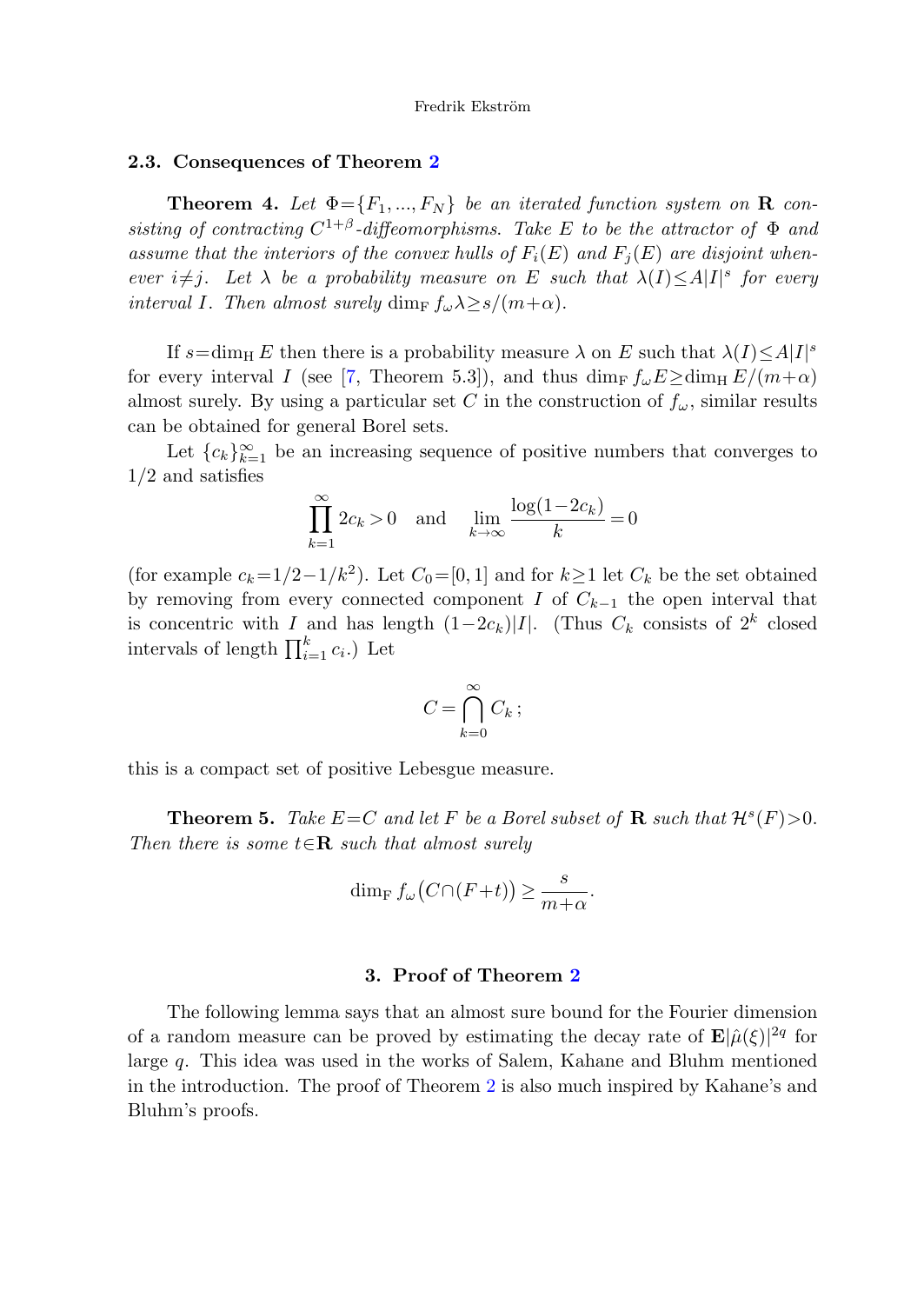<span id="page-6-0"></span>**Lemma 6.** Let  $(\Omega, P)$  be a probability space and let  $\Omega \ni \omega \mapsto \mu_{\omega}$  be a random probability measure on **R** such that  $|\text{supp }\mu_\omega| < M$  almost surely, for some constant M. Suppose that

$$
\mathbf{E}(|\hat{\mu}_{\omega}(\xi)|^{2q}) \lesssim |\xi|^{-sq+1}
$$

for  $q=1, 2, \ldots$  Then almost surely

$$
\hat{\mu}_{\omega}(\xi) \lesssim |\xi|^{-s/2+\varepsilon}
$$

for every  $\varepsilon > 0$ .

*Proof.* The assumption on the decay of  $\mathbf{E}|\hat{\mu}_{\omega}(\xi)|^{2q}$  implies that

$$
\int \sum_{\xi \in \mathbf{Z}/M} |\xi|^{sq-3} |\hat{\mu}_{\omega}(\xi)|^{2q} dP(\omega) = \sum_{\xi \in \mathbf{Z}/M} |\xi|^{sq-3} \mathbf{E} |\hat{\mu}_{\omega}(\xi)|^{2q} \le \text{const.} \times \sum_{\xi \in \mathbf{Z}/M} |\xi|^{-2} < \infty.
$$

Thus for a.e.  $\omega$  the sum in the first expression is finite, so

$$
\lim_{\substack{|\xi| \to \infty \\ \xi \in \mathbf{Z}/M}} |\xi|^{sq-3} |\hat{\mu}_{\omega}(\xi)|^{2q} = 0,
$$

and in particular

$$
\left|\hat{\mu}(\xi)\right| \lesssim |\xi|^{-s/2+3/(2q)}, \quad \xi \in \mathbf{Z}/M.
$$

It follows from a lemma of Kahane [\[9](#page-16-2), p. 252] that  $\hat{\mu}_{\omega}(\xi) \lesssim |\xi|^{-s/2+3/(2q)}$  for  $\xi \in \mathbf{R}$  as well. Letting  $q \rightarrow \infty$  establishes the conclusion for any fixed  $\varepsilon > 0$ , and letting  $\varepsilon \rightarrow 0$ along a countable set then proves the lemma.  $\Box$ 

*Proof of Theorem [2.](#page-4-1)* Let  $\mu_{\omega} = f_{\omega} \lambda$ . By Lemma [6](#page-6-0) it suffices to show that

$$
\mathbf{E}(|\hat{\mu}_{\omega}(\xi)|^{2q}) \lesssim |\xi|^{-sq+1} \quad \text{for } q = 1, 2, \dots
$$

Now,

$$
\left| \hat{\mu}_{\omega}(\xi) \right|^{2q} = \left( \int e(\xi(y-x)) d\mu_{\omega}^{2}(x, y) \right)^{q}
$$

$$
= \left( \int e(\xi(f_{\omega}(y) - f_{\omega}(x))) d\lambda^{2}(x, y) \right)^{q}
$$

$$
= \int e\left( \xi \sum_{i=1}^{q} (f_{\omega}(y_{i}) - f_{\omega}(x_{i})) \right) d\lambda^{2q}(\bar{x}, \bar{y}),
$$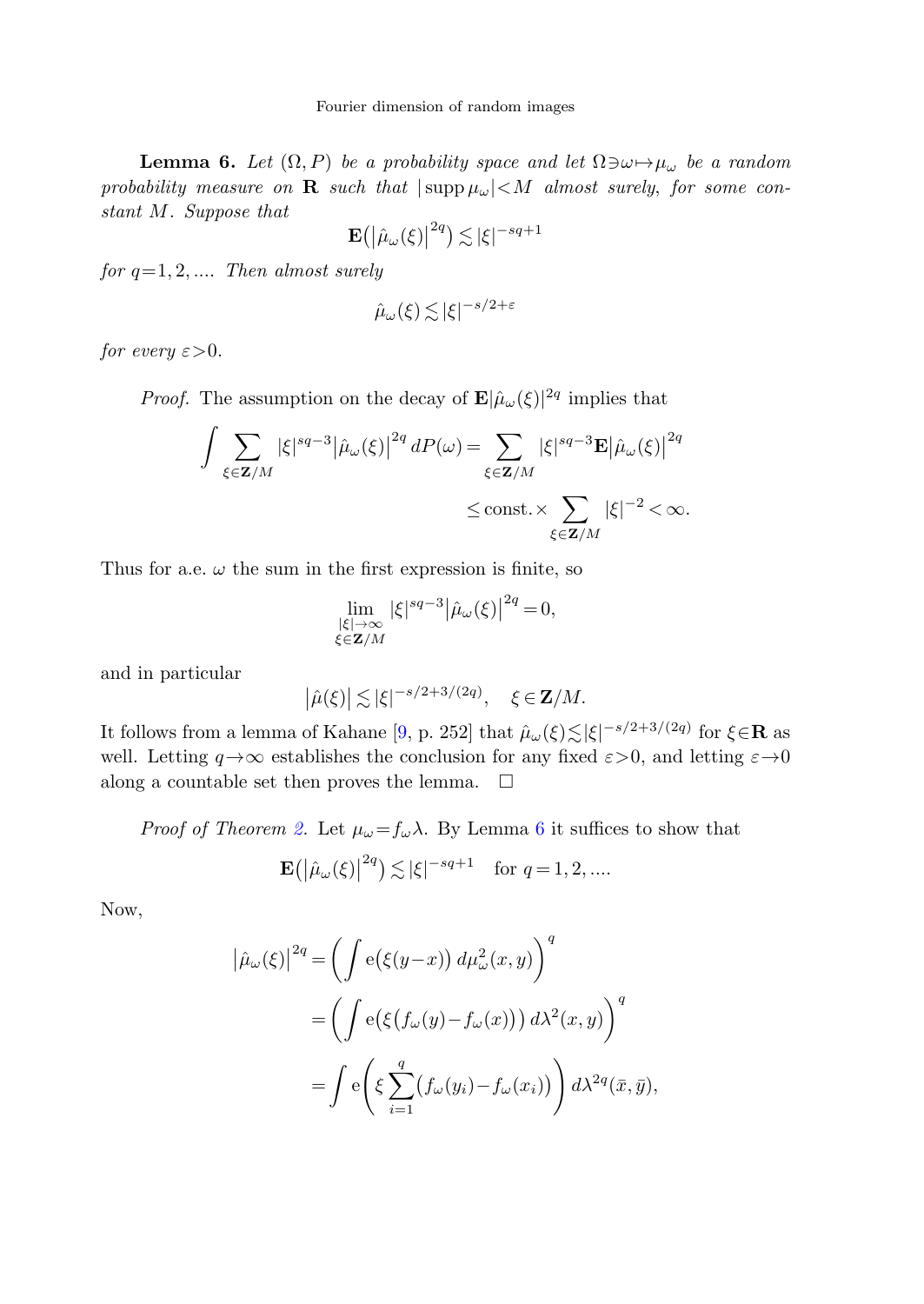where  $\bar{x}=(x_1, ..., x_q)$  and  $\bar{y}=(y_1, ..., y_q)$ . Let

$$
d_{\bar{x},\bar{y}} = \sum_{i=1}^{q} (y_i - x_i)
$$

and

$$
h_{\bar{x},\bar{y}}(z) = \#\{i \; ; \; z < y_i\} - \#\{i \; ; \; z < x_i\}.
$$

If  $(\bar{x}, \bar{y}) \in E^{2q}$  then  $h_{\bar{x}, \bar{y}}$  is constant on each  $\mathcal{U}$  in D, and

$$
\sum_{i=1}^q (f_\omega(y_i) - f_\omega(x_i)) = d_{\bar{x},\bar{y}} + \sum_{\mathcal{U} \in D} h_{\bar{x},\bar{y}}(\mathcal{U}) \omega_{\mathcal{U}}.
$$

Thus

$$
\left|\hat{\mu}_{\omega}(\xi)\right|^{2q} = \int e(\xi d_{\bar{x},\bar{y}}) e\left(\xi \sum_{\mathcal{U}\in D} h_{\bar{x},\bar{y}}(\mathcal{U})\omega_{\mathcal{U}}\right) d\lambda^{2q}(\bar{x},\bar{y}),
$$

and integrating over  $\omega$  gives

$$
\mathbf{E} |\hat{\mu}_{\omega}(\xi)|^{2q} \leq \int \left| \int \prod_{\mathcal{U} \in D} e(h_{\bar{x},\bar{y}}(\mathcal{U}) \xi \omega_{\mathcal{U}}) dP(\omega) \right| d\lambda^{2q}(\bar{x},\bar{y})
$$
  
= 
$$
\int \left| \prod_{\mathcal{U} \in D} \int e(h_{\bar{x},\bar{y}}(\mathcal{U}) \xi \omega_{\mathcal{U}}) d\nu_{\mathcal{U}}(\omega_{\mathcal{U}}) \right| d\lambda^{2q}(\bar{x},\bar{y})
$$
  
= 
$$
\int \prod_{\mathcal{U} \in D} \left| \hat{\nu} (h_{\bar{x},\bar{y}}(\mathcal{U}) \delta_{\mathcal{U}} \xi) \right| d\lambda^{2q}(\bar{x},\bar{y}).
$$

Let  $B_r$  be the set of  $(\bar{x}, \bar{y})$  such that  $\lambda(J) \leq r$  whenever J is an interval and  $h_{\bar{x}, \bar{y}}$  is non-zero everywhere on J. If  $(\bar{x}, \bar{y}) \in B_r$  then for each  $x_i$  there must be some  $y_j$  such that the open interval between  $x_i$  and  $y_j$  has  $\lambda$ -measure less than or equal to r, since either  $x_i=y_j$  for some j or  $h_{\bar{x},\bar{y}}$  increases by 1 at  $x_i$ . Thus for each fixed  $\bar{y}$  there is a set of  $\lambda$ -measure 2qr that contains all the  $x_i$ :s whenever  $(\bar{x}, \bar{y}) \in B_r$ . Hence

$$
\lambda^{2q}(B_r) = \int \lambda^q(\{\bar{x}; (\bar{x}, \bar{y}) \in B_r\}) d\lambda^q(\bar{y}) \leq (2qr)^q.
$$

If on the other hand  $(\bar{x}, \bar{y}) \notin B_r$  then there is an interval J such that  $\lambda(J) \geq r$  and  $h_{\bar{x},\bar{y}}\neq 0$  on J. Then for any  $K>0$  and for  $|\xi|\geq Kx_0$ ,

$$
\prod_{\mathcal{U}\in D} |\hat{\nu}(h_{\bar{x},\bar{y}}(\mathcal{U})\delta_{\mathcal{U}}\xi)| \leq \prod_{\substack{\mathcal{U}\in D \\ \mathcal{U}\subset J}} g(\delta_{\mathcal{U}}|\xi|) \leq g(K)^{\psi(J,K^{-1}|\xi|)}
$$
  

$$
\leq g(K)^{a+b(\log r+s\log(K^{-1}|\xi|))},
$$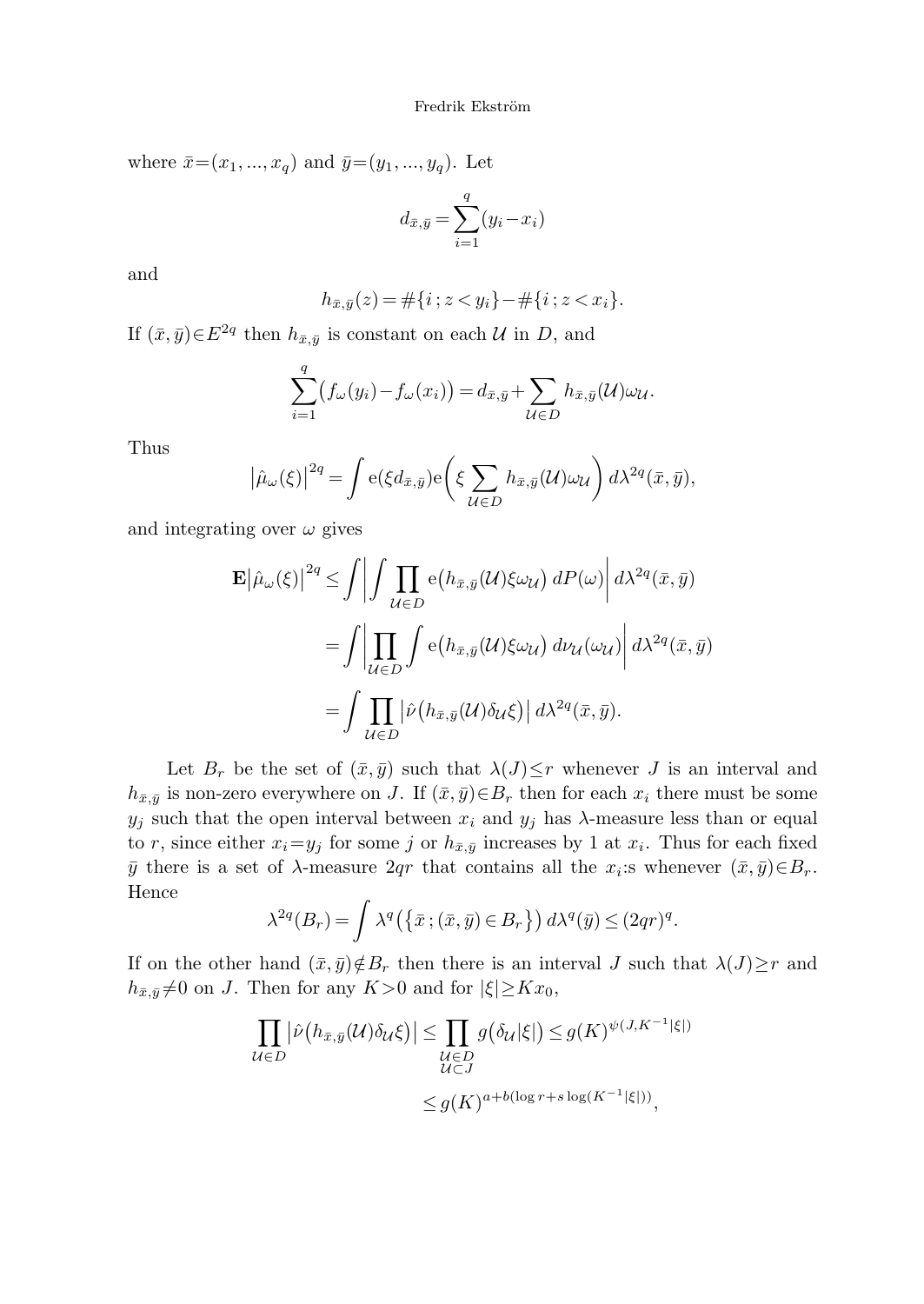where

$$
g(x) = \sup_{|\xi| \ge x} |\hat{\nu}(\xi)|.
$$

Thus for any positive r and K, and  $|\xi| > Kx_0$ ,

$$
\mathbf{E} \left| \hat{\mu}_{\omega}(\xi) \right|^{2q} \leq (2qr)^q + g(K)^{a+b(\log r+s\log(K^{-1}|\xi|))}.
$$

In particular this holds if  $r$  is chosen such that

$$
g(K)^{a+b(\log r+s\log(K^{-1}|\xi|))} = r^q,
$$

or equivalently,

$$
\log r = -s \log |\xi| \left( \frac{a}{bs \log |\xi|} + \left( 1 - \frac{\log K}{\log |\xi|} \right) \right) \frac{b \log g(K)}{b \log g(K) - q}.
$$

For a fixed K the factor in the middle converges to 1 when  $|\xi| \rightarrow \infty$ , and hence

$$
\mathbf{E} \left| \hat{\mu}_{\omega}(\xi) \right|^{2q} \lesssim |\xi|^{-sq\frac{b \log g(K)}{b \log g(K)-q}+\frac{1}{2}}
$$

<span id="page-8-0"></span>for any K. Taking K large enough shows that  $\mathbf{E}|\hat{\mu}_{\omega}(\xi)|^{2q} \lesssim |\xi|^{-sq+1}$ .  $\Box$ 

# **4. Lemma [7](#page-8-0) and the proof of Theorem [3](#page-4-0)**

<span id="page-8-1"></span>The following lemma is used in the proof of Theorem [3](#page-4-0) at the end of this section, and also in the proof of Theorem [1](#page-3-0).

**Lemma 7.** Let  ${V_k}_{k=1}^{\infty}$  be disjoint open intervals such that  $V = \bigcup_k V_k$  is bounded and let  $\{g_k\}_{k=1}^{\infty}$  be increasing functions  $\mathbf{R}\to\mathbf{R}$  that are m times differentiable  $(m \geq 1)$ , such that  $\{g_k^{(m)}\}\$ is uniformly equicontinuous with modulus  $\varepsilon$  and

(1) 
$$
g_k(\inf V_k) = 0
$$
 and  $g'_k = ... = g_k^{(m)} = 0$  on  $V_k^c$ 

for all k. Define  $g: \mathbf{R} \to \mathbf{R}$  by

$$
g(x) = \sum_{k=1}^{\infty} g_k(x).
$$

Then g is m times continuously differentiable with

$$
g(\inf V) = 0
$$
 and  $g' = ... = g^{(m)} = 0$  on  $V^c$ ,

and  $g^{(m)}$  is uniformly continuous with modulus  $2\varepsilon$ .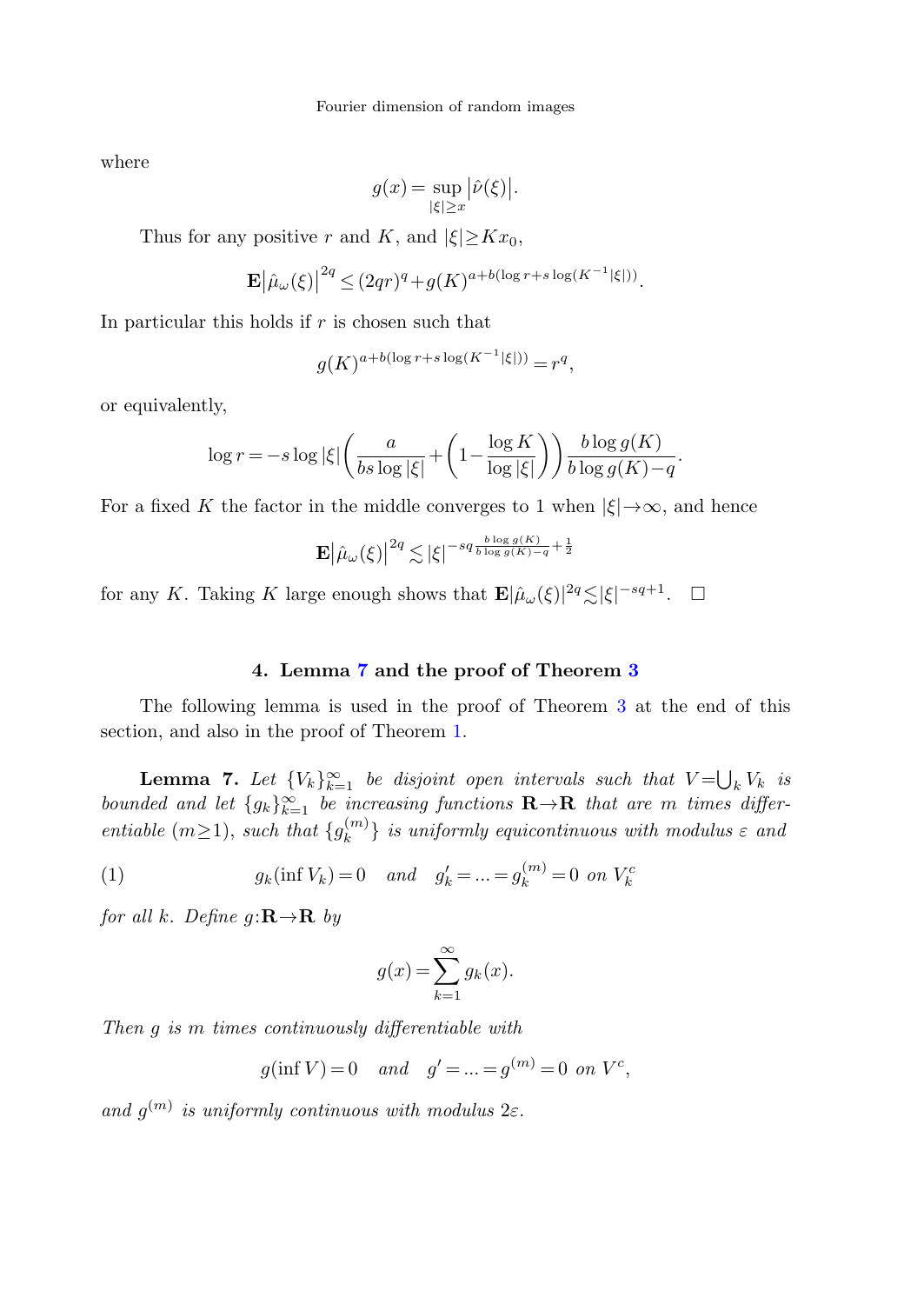<span id="page-9-0"></span>Proof. It follows from [\(1](#page-8-1)) that

<span id="page-9-1"></span>(2) 
$$
|g_k^{(m)}(x)| \leq \varepsilon \big(\text{dist}\big(x, V^c\big)\big)
$$

and

(3) 
$$
g_k(\inf V_k + t) \le \frac{\varepsilon(t)}{m!} t^m \quad \text{for } t \ge 0
$$

for all  $k$ . In particular,

$$
g(x) \le \sum_{k} |g_k(V_k)| \le \frac{\varepsilon(\sup_k |V_k|)}{m!} \sum_{k} |V_k|^m < \infty,
$$

so that  $g$  is well-defined.

It is clear that  $g^{(m)}$  exists and is continuous on V, and by ([2\)](#page-9-0),

$$
\lim_{\substack{x \to V^c \\ x \in V}} g^{(m)}(x) = 0.
$$

To prove that g is m times continuously differentiable it will be shown that  $g^{(m)}$ exists and is 0 on  $V<sup>c</sup>$ . For this it suffices to consider limits from the right, since  $x \mapsto -g(-x)+|g(V)|$  has the same form as g, with  $x \mapsto -g_k(-x)+|g_k(V_k)|$  instead of  $g_k$ . So take any  $x \in V^c$  and any  $h \geq 0$ . Then

$$
g(x+h) - g(h) = \sum_{V_k \subset (x,x+h)} |g_k(V_k)| + \sum_{x+h \in V_n} g_n(x+h)
$$

(the second sum has one term if  $x+h\in V$  and is empty otherwise). By [\(3](#page-9-1)),

$$
\sum_{V_k \subset (x, x+h)} |g_k(V_k)| \le \frac{\varepsilon(h)}{m!} \sum_{V_k \subset (x, x+h)} |V_k|^m
$$
  

$$
\le \frac{\varepsilon(h)}{m!} \left(\sum_{V_k \subset (x, x+h)} |V_k|\right)^m \le \frac{\varepsilon(h)}{m!} h^m
$$

and

$$
\sum_{x+h\in V_n} g(x+h) \le \frac{\varepsilon(h)}{m!}h^m,
$$

and thus

$$
g(x+h) - g(x) \le \frac{2\varepsilon(h)}{m!}h^m.
$$

Hence  $q$  is  $m$  times differentiable at  $x$ , and

$$
g'(x) = \ldots = g^{(m)}(x) = 0.
$$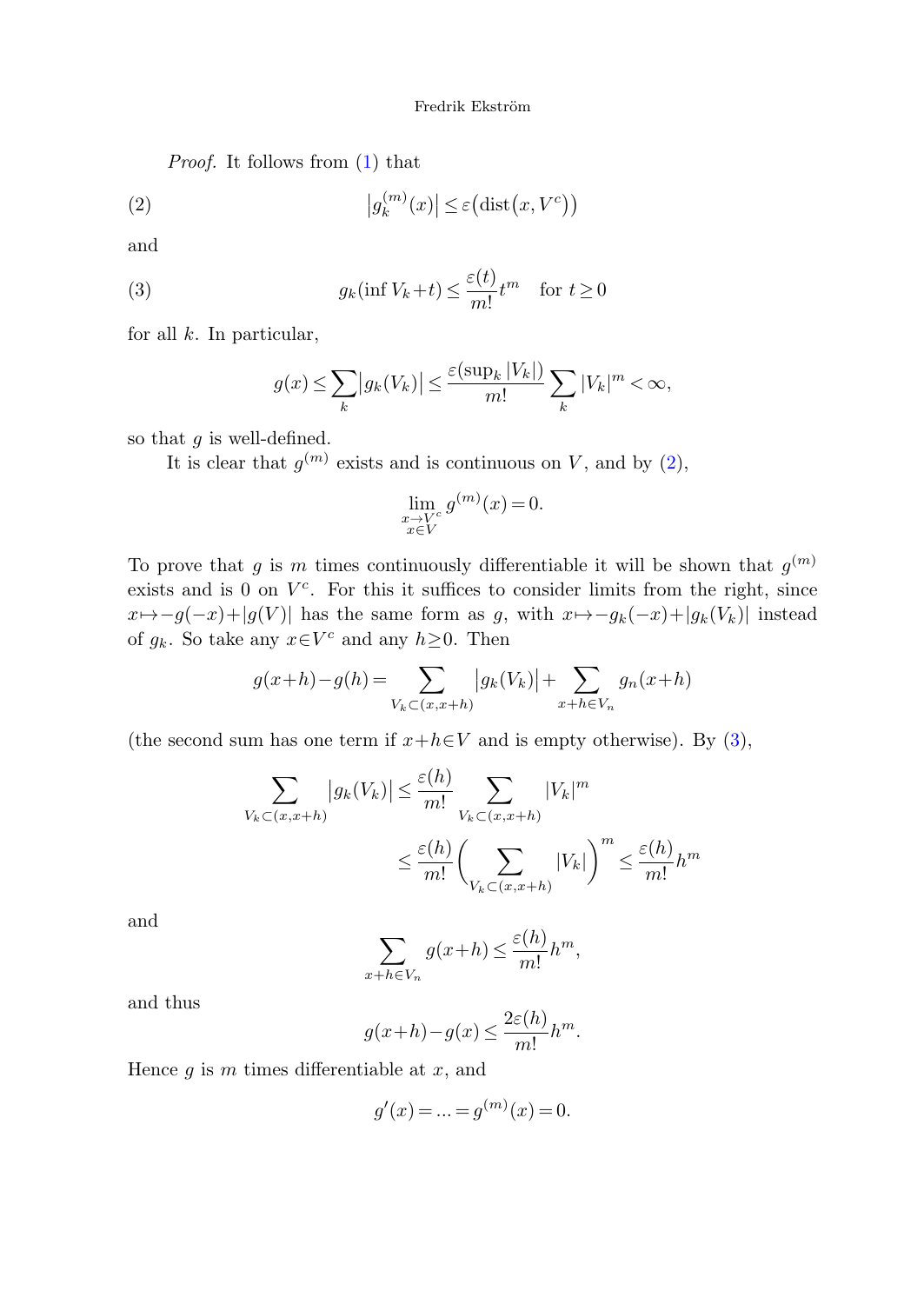Finally, it will be shown that  $q^{(m)}$  is uniformly continuous with modulus  $2\varepsilon$ . If there is some *n* such that  $x$  and  $y$  both lie in  $V_n$  then

$$
|g^{(m)}(y) - g^{(m)}(x)| = |g_n^{(m)}(y) - g_n^{(m)}(x)| \le \varepsilon (|y - x|).
$$

Otherwise the open interval between x and y intersects  $V^c$ , so

$$
|g^{(m)}(y) - g^{(m)}(x)| \le |g^{(m)}(y)| + |g^{(m)}(x)|
$$
  
\n
$$
\le \varepsilon \big(\text{dist}(y, V^c)\big) + \varepsilon \big(\text{dist}(x, V^c)\big) \le 2\varepsilon \big(|y - x|\big). \quad \Box
$$

*Proof of Theorem [3.](#page-4-0)* Note that  $\delta(t)/t$  is decreasing for  $t>0$ . Let

$$
g_{\mathcal{U}}(x) = \omega_{\mathcal{U}} \varphi \bigg( \frac{x - \inf \mathcal{U}}{|\mathcal{U}|} \bigg).
$$

Then

$$
g_{\mathcal{U}}^{(k)} = \frac{\omega_{\mathcal{U}}}{|\mathcal{U}|^k} \varphi^{(k)} \left( \frac{x - \inf \mathcal{U}}{|\mathcal{U}|} \right)
$$

for all k, and thus for all  $x, y \in \mathcal{U}$ ,

$$
\begin{aligned} \left| g_{\mathcal{U}}^{(m)}(y) - g_{\mathcal{U}}^{(m)}(x) \right| &\leq \left\| \varphi^{(m+1)} \right\|_{\infty} \frac{\delta_{\mathcal{U}}}{|\mathcal{U}|^{m+1}} |y - x| = \left\| \varphi^{(m+1)} \right\|_{\infty} \frac{\delta(|\mathcal{U}|)}{|\mathcal{U}|} |y - x| \\ &\leq \left\| \varphi^{(m+1)} \right\|_{\infty} \frac{\delta(|y - x|)}{|y - x|} |y - x| = \left\| \varphi^{(m+1)} \right\|_{\infty} \delta(|y - x|). \end{aligned}
$$

Since  $g_{\mathcal{U}}^{(m)}$  is constant on  $\mathcal{U}^c$  the inequality

$$
\left|g_{\mathcal{U}}^{(m)}(y) - g_{\mathcal{U}}^{(m)}(x)\right| \le \left\|\varphi^{(m+1)}\right\|_{\infty} \delta\big(|y-x|\big)
$$

then holds for all  $x, y \in \mathbb{R}$ , and the conclusion follows by Lemma [7](#page-8-0) since

$$
f_{\omega}(x) = x + \sum_{\mathcal{U} \in D} g_{\mathcal{U}}(x). \quad \Box
$$

# **5. Proof of Theorem [4](#page-5-1)**

Recall that  $\Phi = \{F_1, ..., F_N\}$  is an iterated function system where each  $F_i$  is a contracting  $C^{1+\beta}$  diffeomorphism, that E is the attractor of  $\Phi$  and that the interiors of the convex hulls of  $F_i(E)$  and  $F_j(E)$  are assumed to be disjoint when  $i \neq j$ . If  $\rho=\rho_1...\rho_n$  is a finite string over  $\{1,...,N\}$ , let  $F_\rho=F_{\rho_1}\circ...\circ F_{\rho_n}$  and  $E_\rho=F_\rho(E)$ . By the principle of bounded distortion there is a constant  $B$  such that

$$
|B^{-1}|E_{\rho}||x-y| \le |F_{\rho}(x) - F_{\rho}(y)| \le B|E_{\rho}||x-y|
$$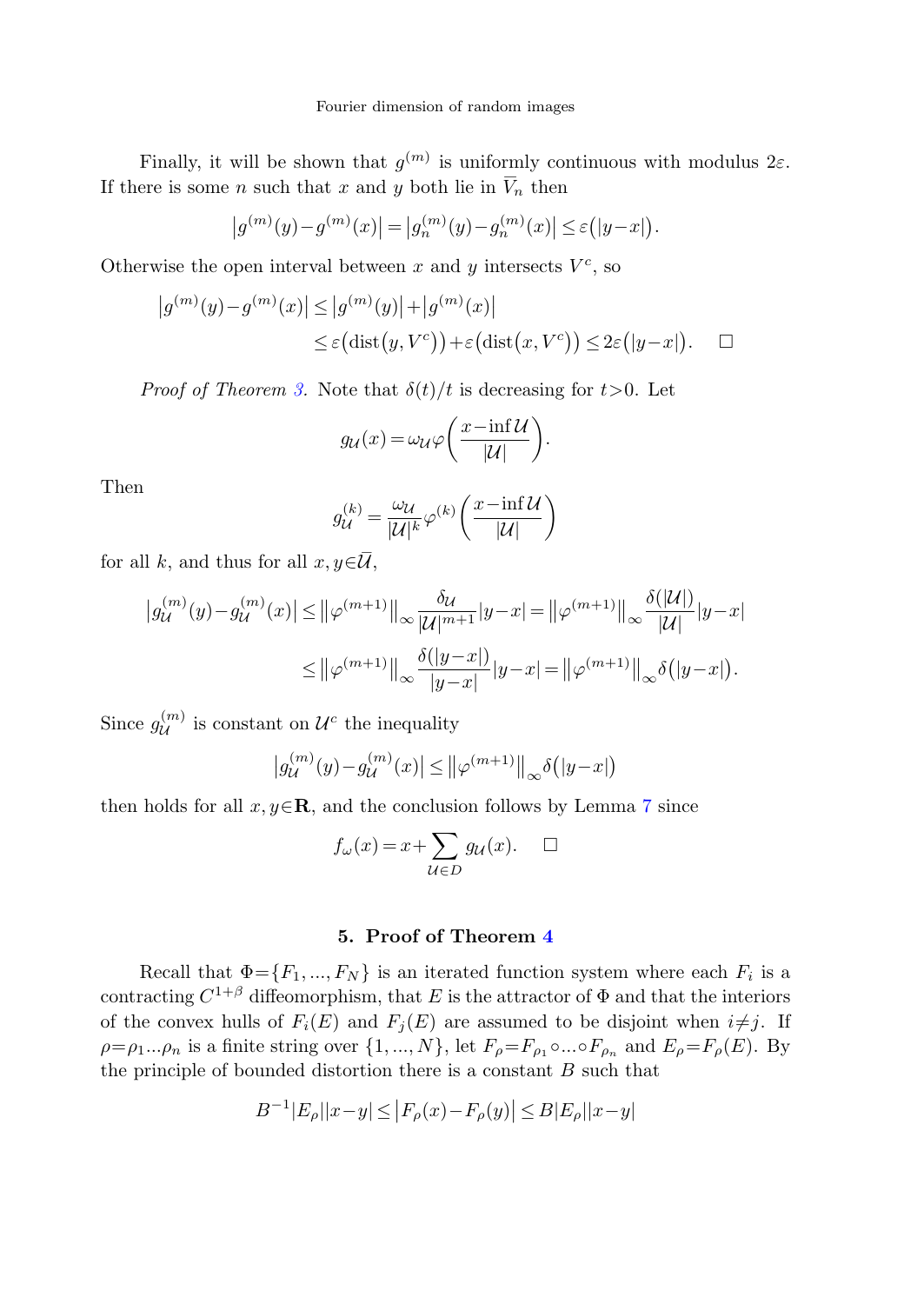<span id="page-11-0"></span>for every  $\rho$  and every  $x, y$  in a compact ball that includes E (this is proved in [\[7](#page-16-11), Proposition 4.2] for iterated function systems consisting of contracting  $C^2$ diffeomorphisms, and the proof goes through with a small modification for contracting  $C^{1+\beta}$ -diffeomorphisms). In particular, there is some  $\gamma \in (0,1)$  such that

$$
\gamma |x - y| \le |F_i(x) - F_i(y)|
$$

for every i and every  $x, y$  in that ball.

**Lemma 8.** Let  $\lambda$  be a probability measure on E such that

$$
\lambda(I) \le A|I|^s
$$

for every interval I. Then there are constants a and  $b > 0$  such that

$$
\#\{\mathcal{U}\in D\;;\mathcal{U}\subset J\;\;and\;\mathcal{|U|}\geq x^{-1}\}\geq a+b\left(\log\lambda(J)+s\log x\right)
$$

for every interval J and every  $x > 0$ .

*Proof.* For  $y>0$ , let

$$
\eta(y) = \#\big\{ \mathcal{U} \in D \, ; \, |\mathcal{U}| \geq y^{-1} \big\},\
$$

and fix some  $U_0 \in D$ . Given y, let n be the unique integer such that

$$
\gamma^{n+1}|\mathcal{U}_0| < y^{-1} \le \gamma^n |\mathcal{U}_0|.
$$

If  $n \geq 0$  then  $|F_{\rho}(\mathcal{U}_0)| \geq y^{-1}$  for each  $\rho$  of length n and there are  $N^n$  such  $\rho$ :s, so  $\eta(y)\geq N^{n}\geq n\log N$ . If  $n<0$ , it is still true that  $\eta(y)\geq n\log N$ . Thus

$$
\eta(y) \ge n \log N \ge \left(\frac{\log y + \log |\mathcal{U}_0|}{-\log \gamma} - 1\right) \log N.
$$

Now assume that  $s>0$ , since otherwise the conclusion of the lemma holds trivially. Take an interval J with positive  $\lambda$ -measure and some positive x. Consider the sets of the form  $E_{\rho}$  that are maximal (with respect to inclusion) subject to the condition of having  $\lambda$ -measure less than or equal to  $\lambda(J)/3$ . Their union is E and the intersection of two different such sets contains at most one point. Therefore J intersects at least three of them, and must include at least one (the one in the middle). Thus there is some  $\rho$  such that  $E_{\rho} \subset J$  and

$$
|E_\rho|\geq \gamma |E_{\rho'}|\geq \gamma \bigg(\frac{\lambda(E_{\rho'})}{A}\bigg)^{1/s} \geq \gamma \bigg(\frac{\lambda(J)}{3A}\bigg)^{1/s},
$$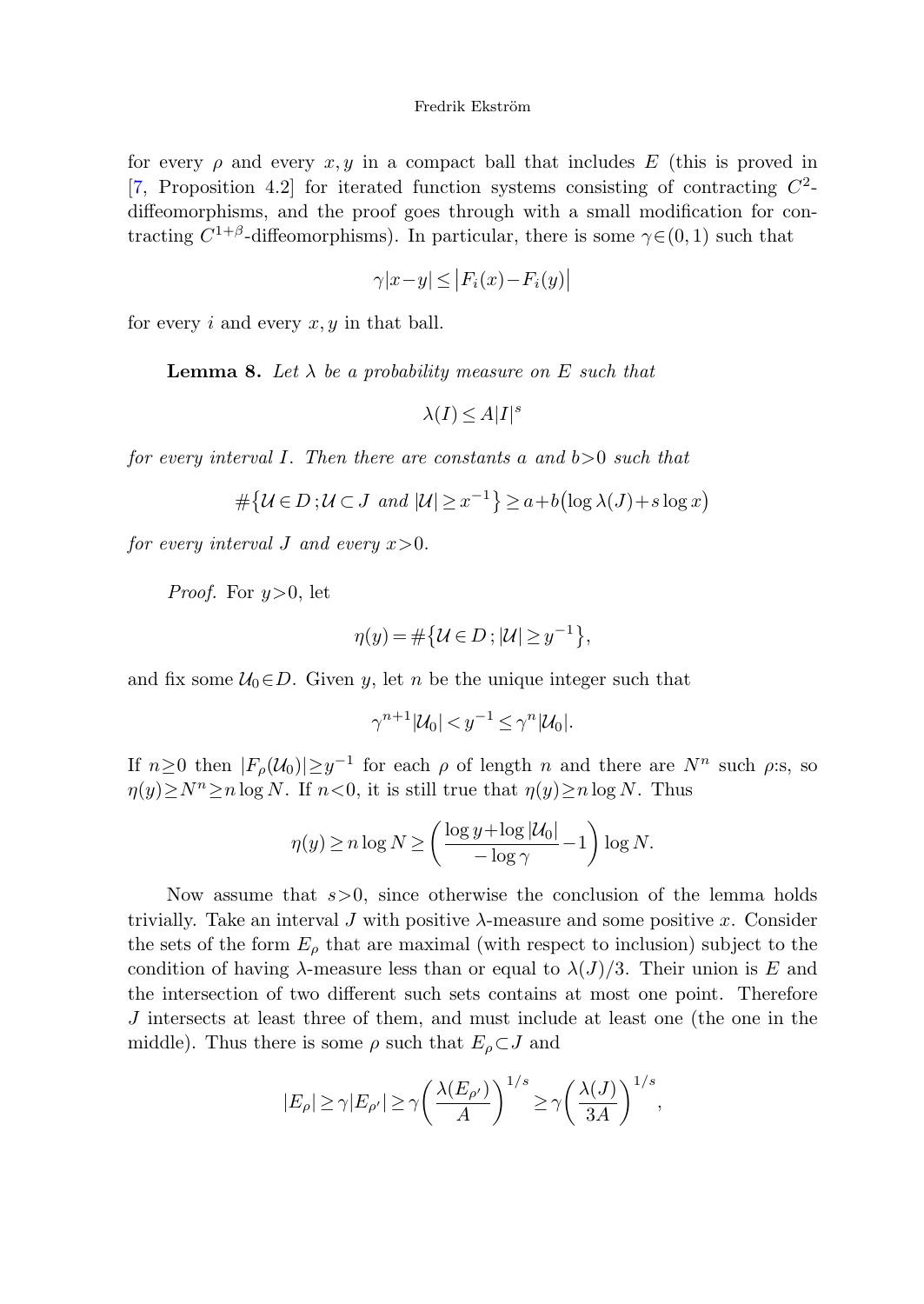where  $\rho'$  is the longest proper prefix of  $\rho$ . Every  $\mathcal{U} \in D$  satisfies  $F_{\rho}(\mathcal{U}) \in D$  and  $F_{\rho}(\mathcal{U}) \subset \text{conv } E_{\rho}$  and  $|F_{\rho}(\mathcal{U})| \geq B^{-1}|E_{\rho}||\mathcal{U}|$ , so it follows that

$$
\# \{ \mathcal{U} \in D \, ; \mathcal{U} \subset J \text{ and } |\mathcal{U}| \ge x^{-1} \} \ge \# \{ \mathcal{U} \in D \, ; \mathcal{U} \subset \text{conv } E_{\rho} \text{ and } |\mathcal{U}| \ge x^{-1} \}
$$
\n
$$
\ge \eta \left( B^{-1} | E_{\rho} | x \right) \ge \eta \left( B^{-1} \gamma (3A)^{-1/s} \lambda (J)^{1/s} x \right)
$$
\n
$$
\ge \left( \frac{\log(B^{-1} \gamma (3A)^{-1/s}) + \log |\mathcal{U}_0|}{-\log \gamma} - 1 \right) \log N
$$
\n
$$
+ \frac{\log N}{-\text{s} \log \gamma} (\log \lambda (J) + s \log x). \quad \Box
$$

*Proof of Theorem [4.](#page-5-1)* Take any  $\varepsilon > 0$ . Using Lemma [8](#page-11-0) at the last step, there are constants a and b>0 and some  $x_0$  such that if  $x \geq x_0$  then

$$
\psi(J, x) = \#\{ \mathcal{U} \in D : \mathcal{U} \subset J \text{ and } |\mathcal{U}|^m \delta(|\mathcal{U}|) \ge x^{-1} \}
$$
  
\n
$$
\ge \#\{ \mathcal{U} \in D : \mathcal{U} \subset J \text{ and } |\mathcal{U}|^{m+\alpha+\varepsilon} \ge x^{-1} \}
$$
  
\n
$$
= \#\{ \mathcal{U} \in D : \mathcal{U} \subset J \text{ and } |\mathcal{U}| \ge x^{-1/(m+\alpha+\varepsilon)} \}
$$
  
\n
$$
\ge a + b \left( \log \lambda(J) + \frac{s}{m+\alpha+\varepsilon} \log x \right),
$$

<span id="page-12-1"></span><span id="page-12-0"></span>and thus dim<sub>F</sub>  $f_{\omega} \lambda \geq s/(m+\alpha+\varepsilon)$  almost surely by Theorem [2.](#page-4-1) Letting  $\varepsilon \to 0$  along a countable set proves the theorem.  $\Box$ 

## **6. Proof of Theorem [5](#page-5-0) and Theorem [1](#page-3-0)**

**Lemma 9.** Let F be a Borel subset of **R** such that  $\mathcal{H}^s(F) > 0$ . Then there exists some  $t \in \mathbb{R}$  and a probability measure  $\lambda$  on  $C \cap (F + t)$  such that

$$
\lambda(I) \le A|I|^s
$$

for some constant A and every interval I.

*Proof.* Since  $\mathcal{H}^s(F) > 0$ , there is a probability measure  $\mu$  on F such that

$$
\mu(I) \le A_0 |I|^s
$$

for some constant  $A_0$  and every Borel set I (see [\[6](#page-16-12), Proposition 4.11 and Corollary 4.12], and also [\[13](#page-16-13), Theorem 48]). Then, using that Lebesgue measure is invariant under translation,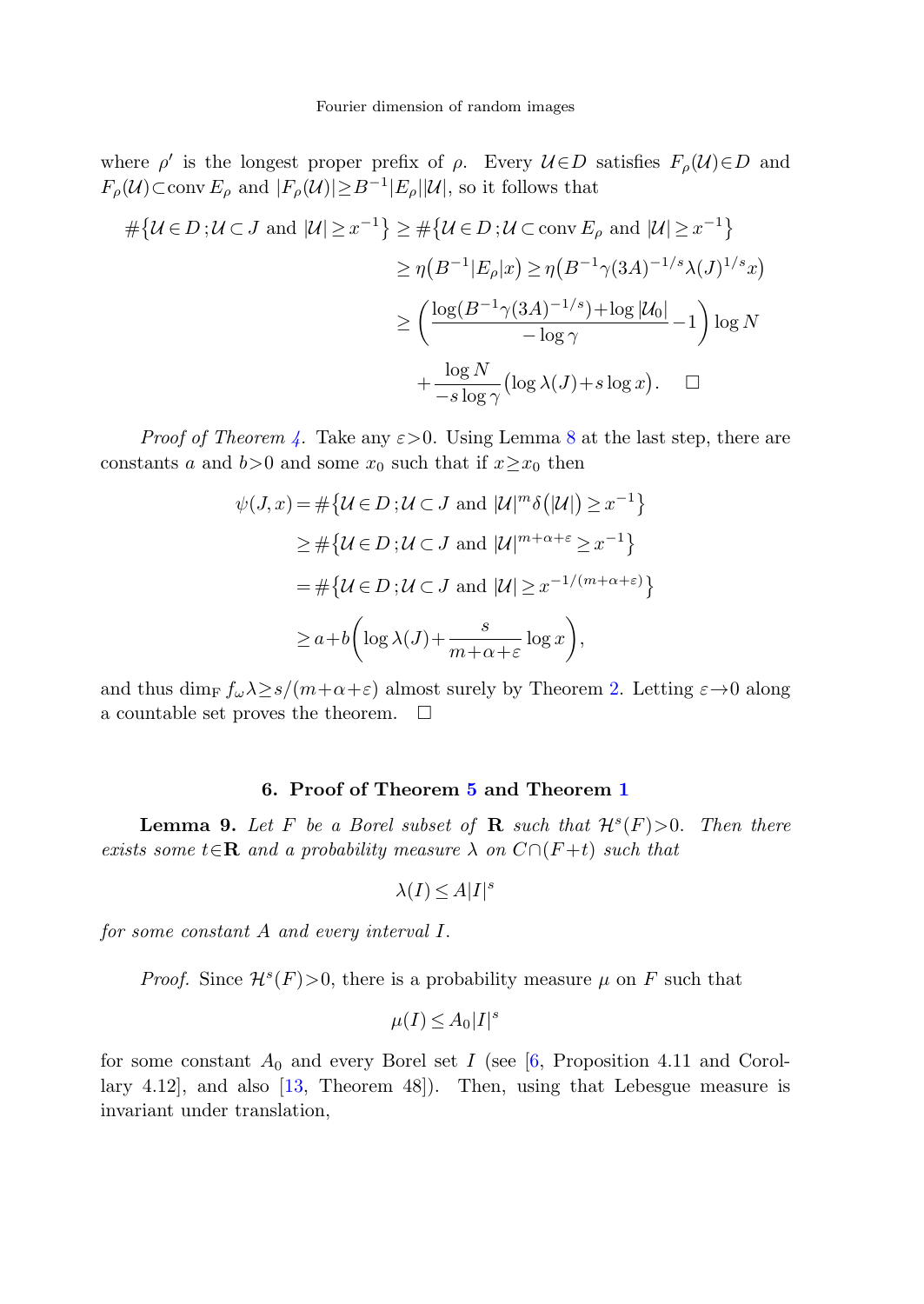$$
0 < \mu(\mathbf{R})\mathcal{L}(C) = \iint \chi_C(t) dt d\mu(x) = \iint \chi_C(x+t) dt d\mu(x)
$$

$$
= \iint \chi_C(x+t) d\mu(x) dt = \int \mu_t(C) dt,
$$

where  $\mu_t$  denotes the translation of  $\mu$  by t. It follows that there is some t such that  $\mu_t(C) > 0$ . For that t, let

$$
\lambda = \frac{\mu_t|_C}{\mu_t(C)}.
$$

<span id="page-13-0"></span>Then  $\lambda$  is a probability measure on  $C \cap (F + t)$  and

$$
\lambda(I) \le \frac{A_0}{\mu_t(C)} |I|^s
$$

for every interval  $I. \square$ 

**Lemma 10.** Take  $E=C$  and let  $\lambda$  be a probability measure on C such that

$$
\lambda(I) \le A|I|^s
$$

for every interval I. Then there are constants a and  $b>0$  and a function  $\theta$ , such that  $\lim_{x\to\infty} \theta(x)=1$  and

$$
\#\{\mathcal{U}\in D:\mathcal{U}\subset J\text{ and }|\mathcal{U}|\geq x^{-1}\}\geq a+b\left(\log\lambda(J)+s\theta(x)\log x\right)
$$

for every interval J and every  $x \ge (1-2c_1)^{-1}$ .

*Proof.* Fix  $J$  and  $x$  and let  $n$  be the unique integer such that

$$
(1-2c_{n+2})\prod_{i=1}^{n+1}c_i < x^{-1} \le (1-2c_{n+1})\prod_{i=1}^n c_i.
$$

For any two elements of D that have the same size there is a larger element of D that lies between them (with respect to the order of **R**), so there is a unique largest  $U \in D$  that intersects J. Then there is a connected component J' of  $J \setminus U$  such that  $\lambda(J') \geq \lambda(J)/2$ , and thus

$$
|J'| \ge \left(\frac{\lambda(J)}{2A}\right)^{1/s}.
$$

Let

$$
k = \left\lceil \frac{\log(2A) - \log \lambda(J)}{s \log 2} \right\rceil.
$$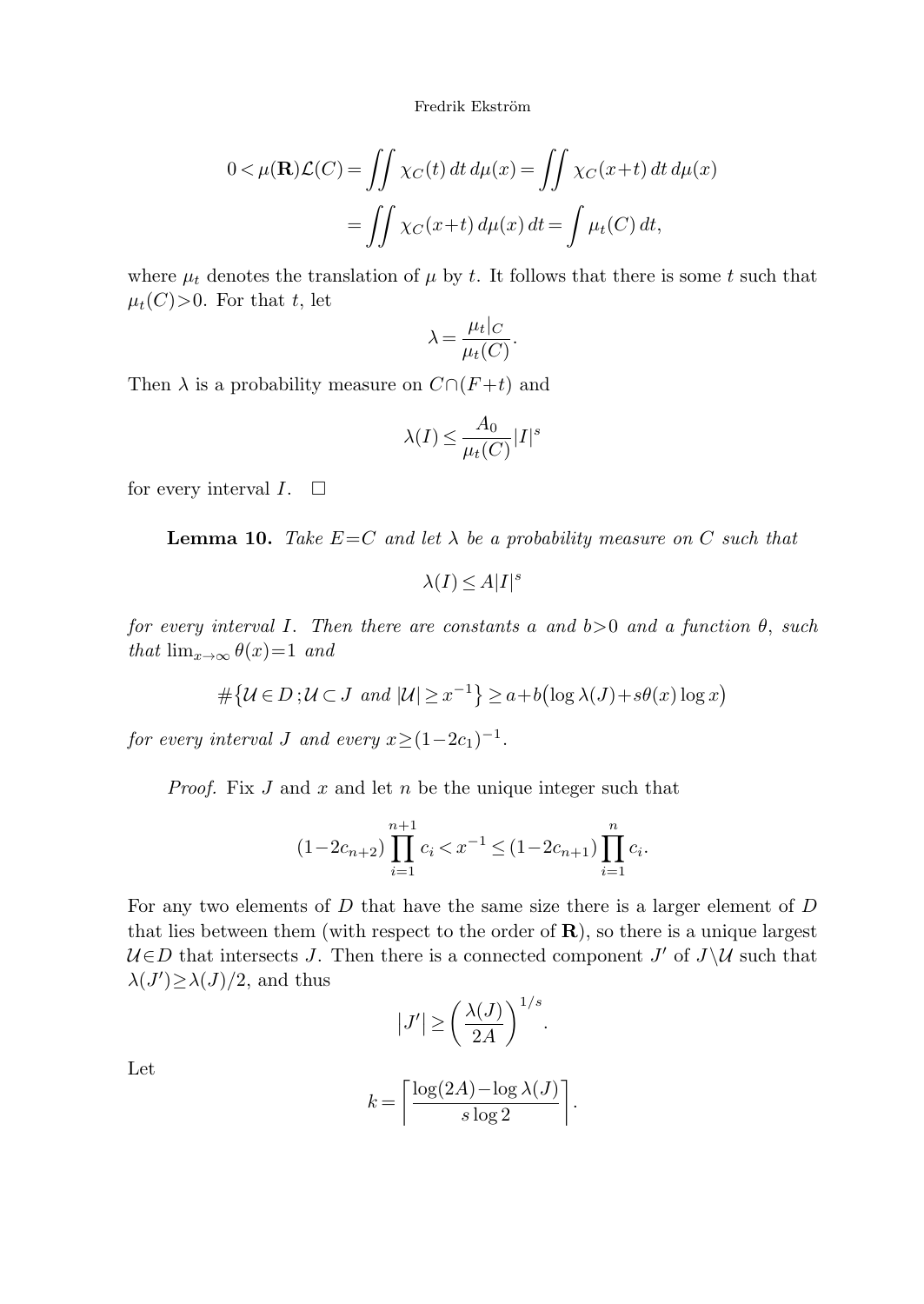Then

$$
\prod_{i=1}^k c_i \le 2^{-k} \le |J'|,
$$

so J' intersects a connected component of  $[0,1]\backslash C_k$ . That connected component is smaller than U, and therefore  $U \subset [0,1] \backslash C_k$  as well. It follows that J' includes one of the connected components of  $C_k$ , and hence there are at least  $2^{n-k}$  elements of D that are included in J and have size  $(1-2c_{n+1})\prod_{i=1}^{n}c_i$ . Thus

$$
\#\{\mathcal{U}\in D\,;\mathcal{U}\subset J\text{ and }|\mathcal{U}|\geq x^{-1}\}\geq 2^{n-k}\geq (n-k)\log 2
$$

$$
\geq -\frac{s\log 2+\log(2A)}{s}+\frac{\log\lambda(J)}{s}
$$

$$
-\frac{n\log 2\log x}{\log(1-2c_{n+2})+\sum_{i=1}^{n+1}\log c_i},
$$

which has the desired form with

$$
a = -\frac{s \log 2 + \log(2A)}{s}, \quad b = \frac{1}{s}
$$

and

$$
\theta(x) = \frac{-n \log 2}{\log(1 - 2c_{n+2}) + \sum_{i=1}^{n+1} \log c_i}.
$$

This proves the lemma since  $n \to \infty$  when  $x \to \infty$  and  $c_i \to 1/2$  when  $i \to \infty$ .  $\Box$ 

Proof of Theorem [5](#page-5-0). By Lemma [9](#page-12-1) there is some t∈**R** and a probability measure  $\lambda$  on  $C \cap (F + t)$  such that

$$
\lambda(I) \le A|I|^s
$$

for every interval I. Take any  $\varepsilon > 0$ . Since  $\lambda$  is a probability measure on C, it follows from Lemma [10](#page-13-0) that there exist constants a and  $b>0$  and some  $x_0$  such that if  $x \geq x_0$  then

$$
\psi(J, x) = \#\{ \mathcal{U} \in D \, ; \mathcal{U} \subset J \text{ and } |\mathcal{U}|^m \delta(|\mathcal{U}|) \ge x^{-1} \}
$$
\n
$$
\ge \#\{ \mathcal{U} \in D \, ; \mathcal{U} \subset J \text{ and } |\mathcal{U}|^{m+\alpha+\varepsilon} \ge x^{-1} \}
$$
\n
$$
= \#\{ \mathcal{U} \in D \, ; \mathcal{U} \subset J \text{ and } |\mathcal{U}| \ge x^{-1/(m+\alpha+\varepsilon)} \}
$$
\n
$$
\ge a + b \left( \log \lambda(J) + \left( \frac{s}{m+\alpha+\varepsilon} - \varepsilon \right) \log x \right).
$$

Thus dim<sub>F</sub>  $f_{\omega} \lambda \geq s/(m+\alpha+\varepsilon)-\varepsilon$  almost surely by Theorem [2,](#page-4-1) and letting  $\varepsilon \to 0$ along a countable set shows that dim<sub>F</sub>  $f_{\omega} \lambda \geq s/(m+\alpha)$  almost surely.  $\Box$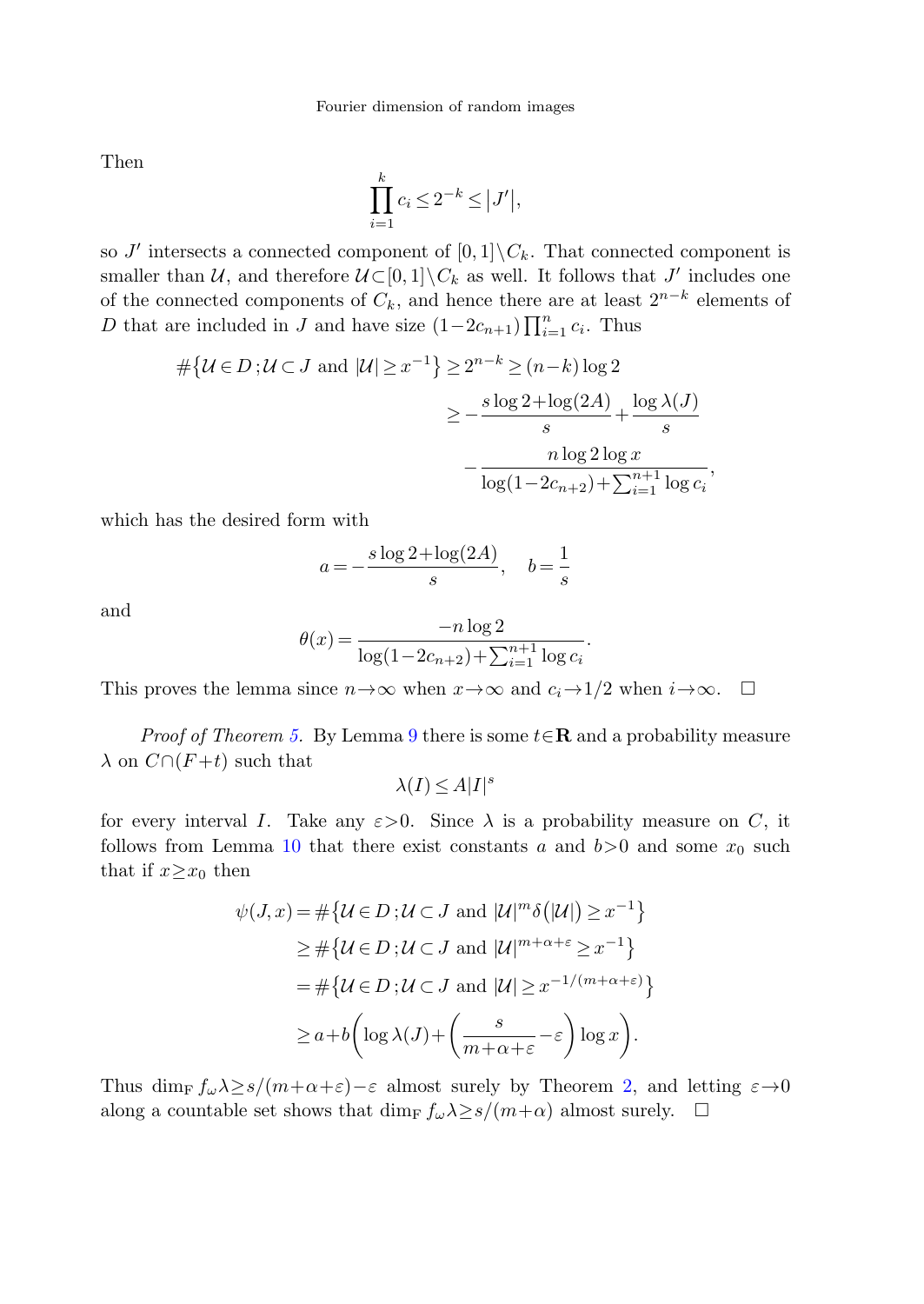*Proof of Theorem [1](#page-3-0).* Let  $s = \dim_\text{H} F$ . If  $s = 0$  then the statement is trivial, so assume that  $s > 0$  and let  ${d_k}_{k=1}^{\infty}$  be an increasing sequence of positive numbers that converges to s. Then there are disjoint open intervals  $\{J_k\}_{k=1}^{\infty}$  such that  $\mathcal{H}^{d_k}(F \cap J_k) > 0$  for all k. They can be constructed recursively along with open intervals  $\{I_k\}_{k=1}^{\infty}$  as follows.

Let  $I_1 = \mathbf{R}$ . Assuming that  $I_k$  has been defined and that dim<sub>H</sub>  $F \cap I_k = s$ , there is a compact subset  $F_k$  of  $F \cap I_k$  such that  $0 \lt \mathcal{H}^{d_k}(F_k) \lt \infty$  (see [\[13](#page-16-13), Theorem 48]). Let  $x_k$  be a point such that

$$
\mathcal{H}^{d_k}(F_k \cap (-\infty, x_k]) = \mathcal{H}^{d_k}(F_k \cap [x_k, \infty)).
$$

Then  $I_k \backslash \{x_k\}$  is a disjoint union of two open intervals. Choose  $I_{k+1}$  to be one of these intervals so that  $\dim_{\mathbb{H}}(F \cap I_{k+1})=s$ , and let  $J_k$  be the other interval. Note that  $\mathcal{H}^{d_k}(F \cap J_k) \geq \mathcal{H}^{d_k}(F_k)/2>0$ .

Take  $E=C$  in the construction of  $f_{\omega}$ . By Theorem [5,](#page-5-0) there is for each k some  $t_k \in \mathbf{R}$  and  $\omega_k \in \Omega$  such that

$$
\dim_{\mathrm{F}} f_{\omega_k}\big(C \cap (F \cap J_k + t_k)\big) \ge \frac{d_k}{m + \alpha}.
$$

Let  $a_k = \inf J_k \cap (C - t_k)$  and  $b_k = \sup J_k \cap (C - t_k)$ . Define  $g_k$  on  $[a_k, b_k]$  by

 $g_k(x) = (f_{\omega_k}(x+t_k) - x) - (f_{\omega_k}(a_k+t_k) - a_k),$ 

and set  $g_k$  to 0 on  $(-\infty, a_k)$  and to  $g_k(b_k)$  on  $(b_k, \infty)$ . By Theorem [3](#page-4-0) the function  $f_{\omega_k}$  is m times differentiable and  $f_{\omega_k}^{(m)}$  is uniformly continuous with modulus  $2\|\varphi^{(m+1)}\|_{\infty}\delta$ , and it is clear from the way that  $f_{\omega}$  was extended to **R** (see Section [2.2\)](#page-4-2) that

$$
f'_{\omega_k} = 1
$$
 and  $f''_{\omega_k} = ... = f^{(m)}_{\omega_k} = 0$  on C.

It follows that  $g_k$  is m times differentiable and that  $g_k^{(m)}$  is uniformly continuous with modulus  $2\|\varphi^{(m+1)}\|_{\infty} \delta$ . Thus by Lemma [7](#page-8-0),

$$
g(x) = \sum_{k=1}^{\infty} g_k(x)
$$

is m times differentiable and  $g^{(m)}(x)$  is uniformly continuous with modulus  $4\|\varphi^{(m+1)}\|_{\infty} \delta$ . Let

$$
f(x) = x + g(x).
$$

For  $x \in (a_n, b_n)$ 

$$
f(x) = \text{const.} + f_{\omega_n}(x + t_n),
$$

and thus

$$
\dim_{\mathrm{F}} f(F) \ge \sup_{n} \dim_{\mathrm{F}} f(F \cap (a_n, b_n)) \ge \sup_{n} \frac{d_n}{m + \alpha} = \frac{s}{m + \alpha}.\quad \Box
$$